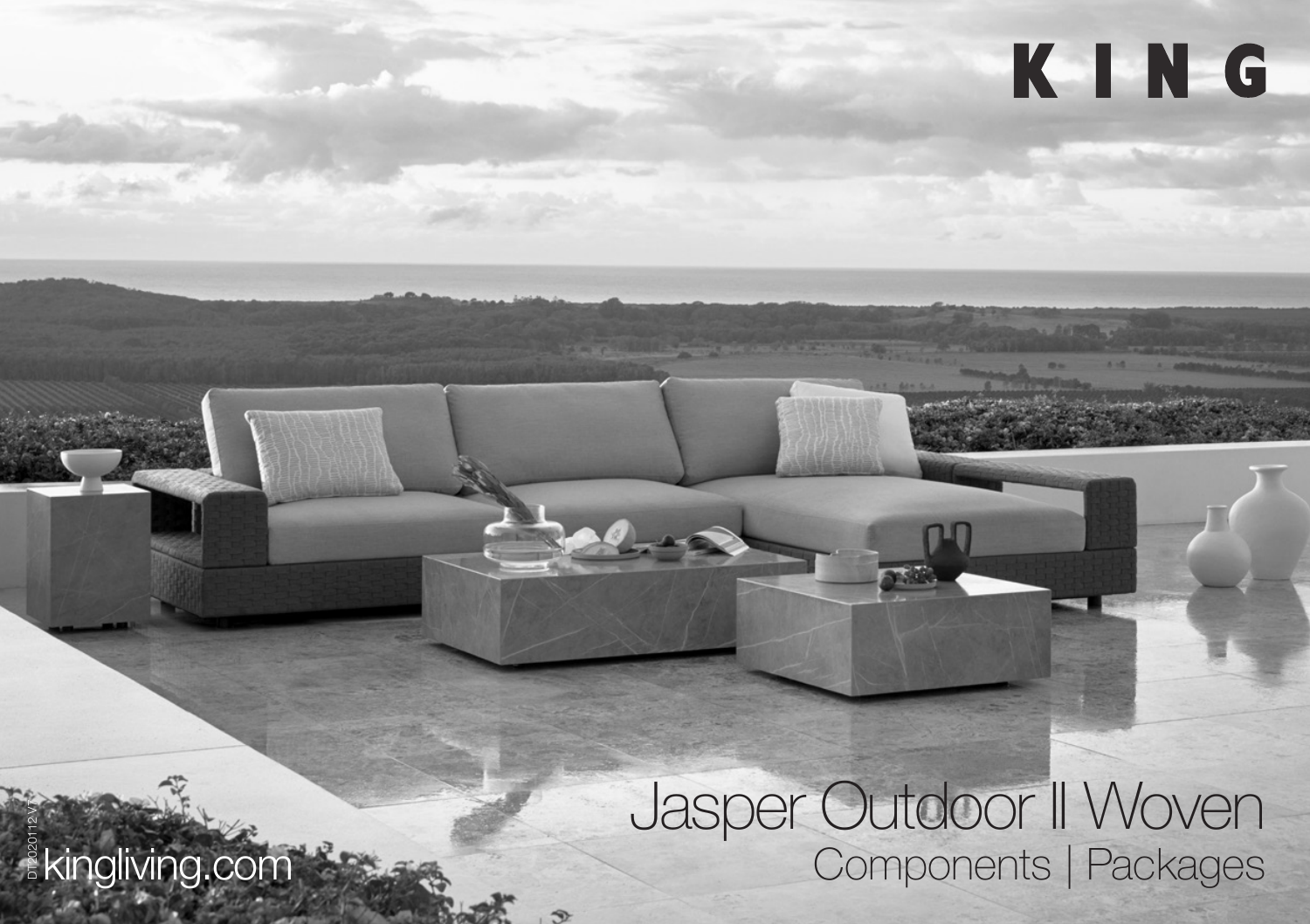# Jasper Outdoor II Woven Components | General Dimensions

## Woven Arm/Back

W260 (10.25") H290 (11.5")



1560 (61.5")

A156

2080 (82")



Storage\* Base: Access Narrow End (right-hand options with Arm/Back)



208D S104 RH | 182 S78 RH 234 S208 LH 234 S208 LH 182 S156 LH

Front General Heights Standard | Deep Base (various widths)



Woven Shelves W260 (10.25") H290 (11.5")

T78 Woven Shelf







Storage\* Base: Access Wide End (left-hand options with Arm/Back)





Side Depth / Height<br>STD Base





Side Depth / Height Deep Base



Woven Storage\* Base STD D1040 (41") H470 (18.5")













Base 182 S78 RH









Woven Storage\* Base Deep D1300 (51.25") H470 (18.5")

Base 208D S104 RH



Base 208D S104 LH



Effective August 2021. Woven Storage Bases, Arms/Backs, and Shelves available in selected KingRope™ LuxeW colours. \*Storage area (unsealed) allows air to flow, and is suitable for stowing weather-proof items. As King Livi Effective August 2021. Woven Storage Bases, Arms/Backs, and Shelves available in selected KingRope™ LuxeW colours. \*Storage area (unsealed) allows air to flow, and is suitable for stowing weather-proof items. As King Livin policy of continuous improvement, changes to products and specifications may be made without prior notice. Images and component drawings shown are representative of design only. Accessories not included.



Back Cushions H500 (19.75")

B104

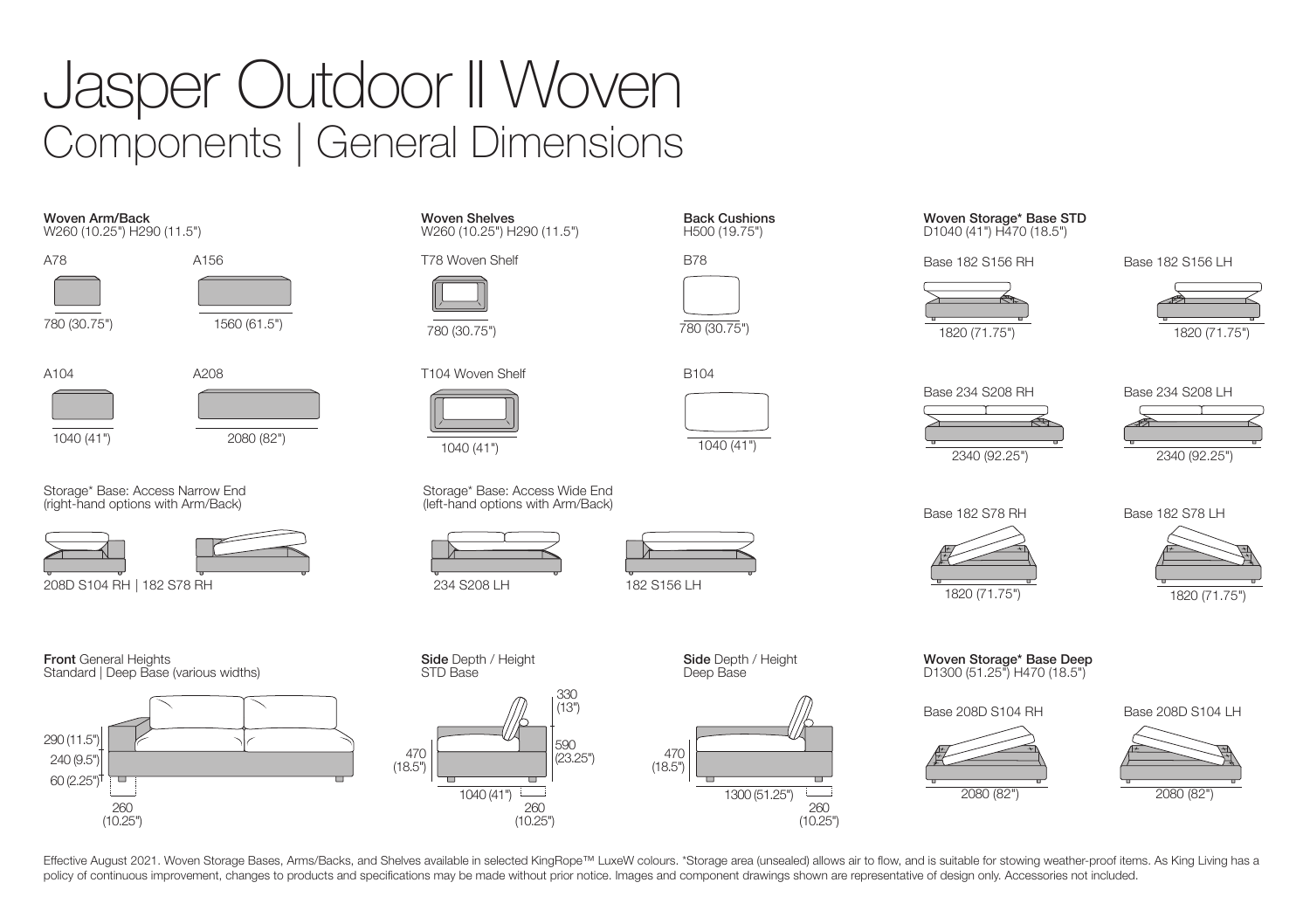# Jasper Outdoor II Woven Components | Packages End Plus Ottoman | Daybed

#### Ottoman 104 S104 D1040 (41") H470 (18.5")

Top | Side



#### Reclining Sunlounge D780 (41") H470 (18.5")

Top | Side



2000 (78.75")



Storage\* Access Storage\* Access



Reclined Position

#### Ottoman 104 S78 D1040 (41") H470 (18.5") Top | Side

470 (18.5") 1040 (41") 780 (30.75")

> 470 (18.5")

780 (30.75")

Base 182 DB S78 D780 (41") H470 (18.5") Top | Side

1820 (71.75")

#### 1x Ottoman 104 S78, 2x BackCushion B78, 1x Arm A156, 1x Shelf A104, 1x Base 182 S156 LH

Package: 2 STR End SLH plus Ottoman



2600 (102.5")

#### Package: 3 STR End SLH plus Ottoman 1x Ottoman 104 S104 , 2x BackCushion B104, 1x Arm A208, 1x Shelf A104, 1x Base 234 S208 LH



Package: DayBed 182 S78 1x Base 182 DB S78, 1x Arm A78, 1x BackCushion B78



### Package: 2 STR End SRH plus Ottoman

1x Ottoman 104 S78, 2x BackCushion B78, 1x Arm A156, 1x Shelf A104, 1x Base 182 S156 RH



2600 (102.5")

#### Package: 3 STR End SRH plus Ottoman

1x Ottoman 104 S104 , 2x BackCushion B104, 1x Arm A208, 1x Shelf A104, 1x Base 234 S208 RH



Effective August 2021. Woven Storage Bases, Arms/Backs, and Shelves available in selected KingRope™ LuxeW colours. \*Storage area (unsealed) allows air to flow, and is suitable for stowing weather-proof items. As King Livi Effective August 2021. Woven Storage Bases, Arms/Backs, and Shelves available in selected KingRope™ LuxeW colours. \*Storage area (unsealed) allows air to flow, and is suitable for stowing weather-proof items. As King Livin policy of continuous improvement, changes to products and specifications may be made without prior notice. Images and component drawings shown are representative of design only. Accessories not included.